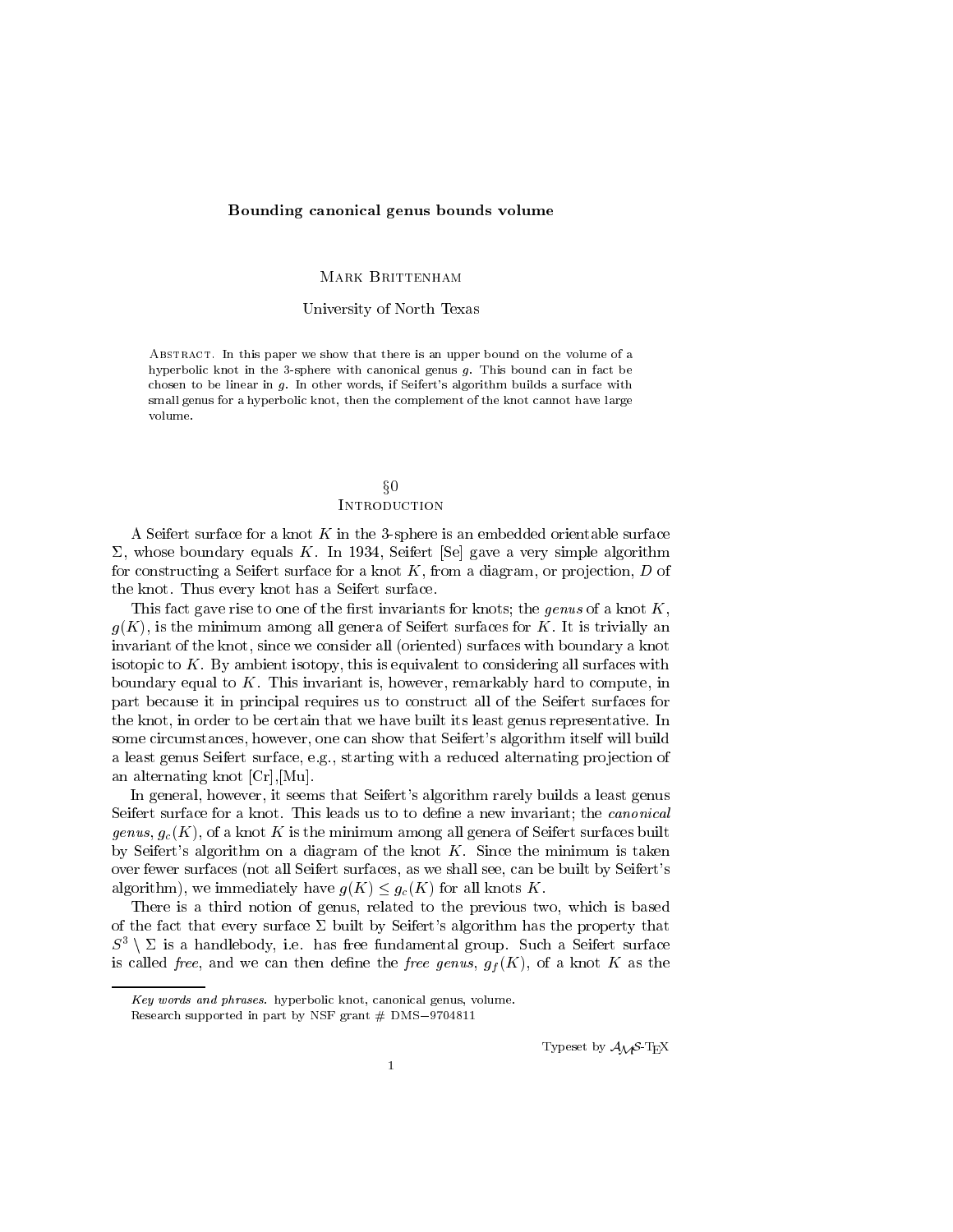minimum among all genera of free Seifert surfaces for  $K$ . The considerations above then show that for any knot  $K, g(K) \leq g_f(K) \leq g_c(K)$ .

It has been previously shown that each of these genera are distinct, i.e., there are knots for which these genera differ. Morton [Mn] showed that there are knots whose genus and canonical genus differ, using a relationship between the canonical genus and the degree of the Jones polynomial of a knot. Moriah [Mh] showed that for most doubled knots  $K, g(K)=1$  but  $g_f(K)$  is large, using a relationship between  $g_f(K)$  and the minimum number of generators for the fundamental group of the exterior of K. More recently, Kobayashi and Kobayashi [KK] have shown that for K a connected sum of n doubles of the trefoil knot,  $g(K) = n$ ,  $g_f(K) = 2n$ , and  $g_c(K)=3n$ .

Our interest in these notions of genus was prompted by the following question: if a  $\Sigma$  is an *incompressible* Seifert surface for a knot K, whose complement is a handlebody, can it be constructed by applying Seifert's algorithm to some projection of the knot K? On the face of it, the answer should be 'No', since the surface  $\Sigma$ might be a free genus-minimizing surface; if the knot had higher canonical genus, then  $\Sigma$  could never be built via Seifert's algorithm. Unfortunately, for the only examples known where  $g_f(K)$  and  $g_c(K)$  differ [KK], the free genus-minimizing surfaces are all compressible! In looking for examples to settle this question, the key ingredient that we found is a relationship between the canonical genus of a (hyperbolic) knot and the volume of its complement.

**Theorem.** For any g, there is a finite collection of hyperbolic links  $L_1,...,L_k$  in the 3-sphere S<sup>3</sup> , so that for any hyperbolic knot K in S<sup>3</sup> with canonical genus less than or equal to <sup>g</sup>, <sup>K</sup> can be obtained by 1=ni Dehn surgeries on the unknotted components of one of the  $L_i$ .

By a result of Thurston [Th] (see also [Ag]), the hyperbolic volume of the knot K must then be less than the volume of the corresponding link  $L_i$ . This will allow us to show:

**Corollary.** If K is a hyperbolic knot with canonical genus g, then the hyperbolic volume of the complement of <sup>K</sup>, volX(K), is less than 120gV0, where V0 is the volume of the hyperbolic regular ideal tetrahedron.

This result constitutes half of a program to find hyperbolic knots whose canonical genus differs from their free genus; in particular, to find knots with very low free genus but very high canonical genus. In a sequel to this paper  $[Br]$ , we find a family of hyperbolic knots with free genus one, but arbitrarily large volume. The results of this paper show that the canonical genus of these knots must then be arbitrarily large, as well. But a free genus one Seifert surface for a non-trivial knot must be incompressible. Otherwise, compressing it gives a genus zero surface, i.e., a disk, so the knot will be trivial. So these knots also provide examples of knots with incompressible free Seifert surfaces which cannot be obtained from Seifert's algorithm.

# $\S1$ Outline and preliminary maneuvers

Our basic approach will be to start with a hyperbolic knot having canonical genus g, and, by changing crossings, replace it with a hyperbolic alternating knot with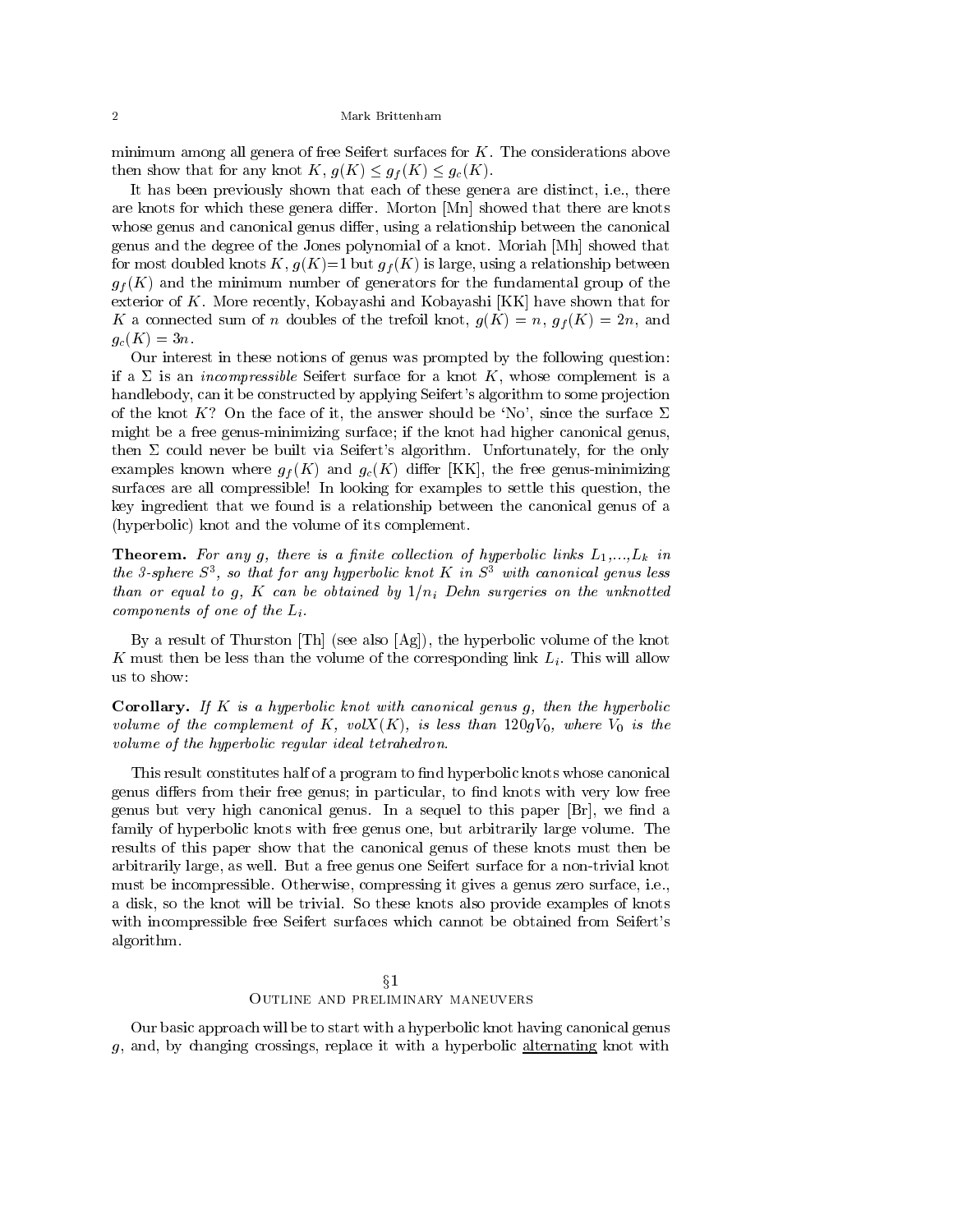canonical genus g. We will then replace the alternating knot with an augmented alternating link in the sense of [Ad], that is, a link consisting of an underlying alternating knot together with unknotted loops going around pairs of arcs near some of the crossings (see Figure 1). We shall see that the original hyperbolic knot can be retrieved from this link by doing  $1/n_i$  Dehn surgeries on each of the unknotted components. We shall also see that this replacement process will yield only finitely many augmented alternating links. This is the collection of links claimed in the theorem.



### Figure 1

We now start with a knot  $K$  with canonical genus  $g$ , and let  $D$  be a diagram for K for which Seifert's algorithm builds a surface  $\Sigma$  of genus g. We briefly recall the outline of Seifert's algorithm. Choosing an orientation on  $K$ , we remove each crossing in D and glue the resulting four ends together according to the orientation of K (see Figure 2), obtaining a collection of disjoint Seifert circles. The circles inherit an orientation from the orientation of  $K$ . These circles may be nested, but by imagining the one lying inside of another to be slightly higher, the circles then bound disjoint disks, each inheriting a (normal) orientation from the orientation of its boundary. These can be connected by half-twisted bands as dictated by the original crossings, to obtain a Seifert surface for our original knot; see Figure 2. The resulting surface is normally oriented, hence orientable, because the half-twisted bands always join (disjoint) disks of opposite normal orientation, or (nested) disks of the same orientation.



Figure 2

In building our collection of links, the first replacement consists of changing the crossings of our diagram  $D$  to those of an alternating diagram  $D'$ , that is, the diagram  $D'$  of an alternating knot K'. (The proof that this can be done is an interesting exercise in combinatorics; essentially one needs to note that, starting at an arc of a crossing and walking along the knot, the number of crossings we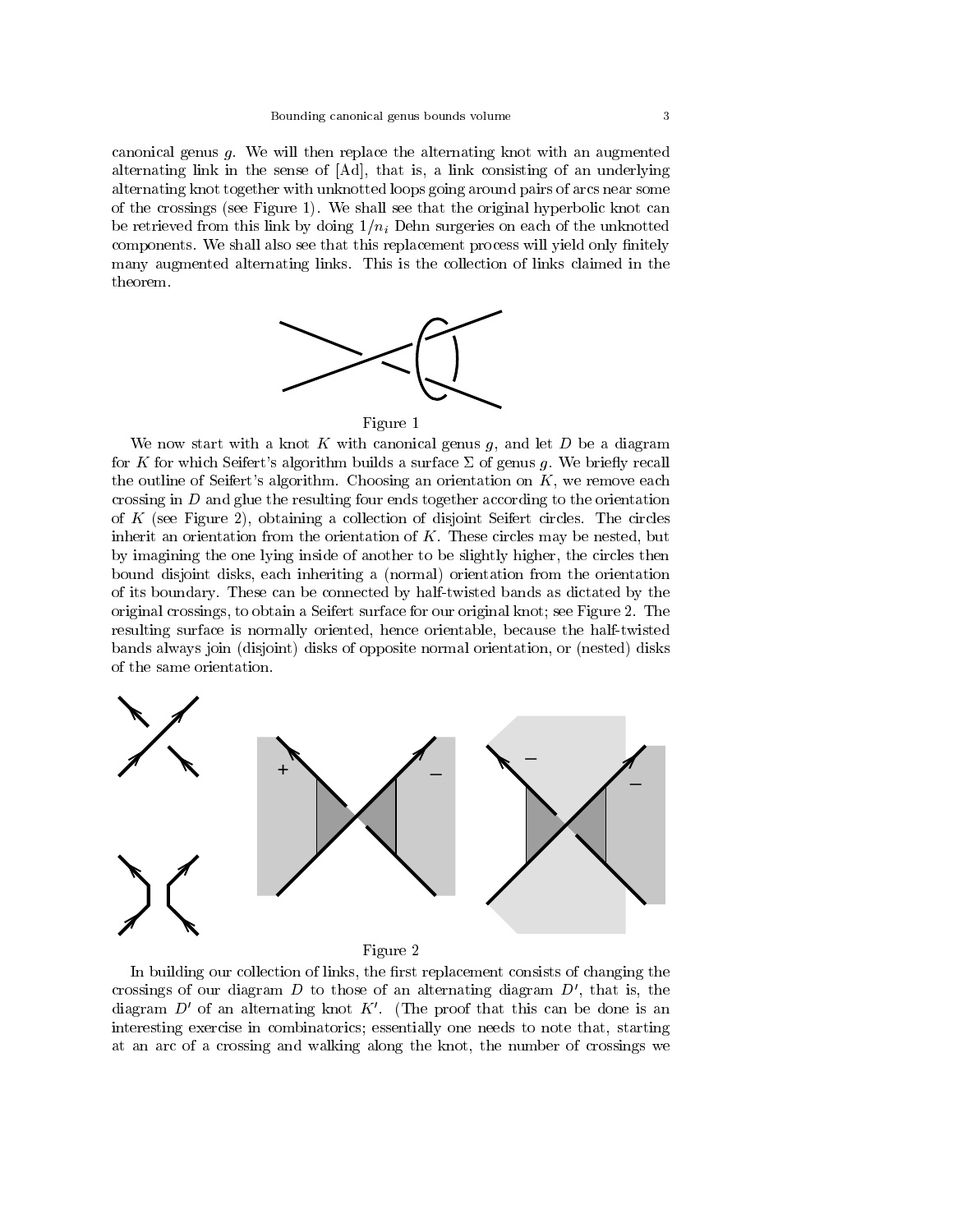pass through before first returning to our starting point is always even. This, in turn, can be seen by induction, since a shortest such path traces out a loop in the pro jection plane, bounding a disk, which meets the knot in arcs, having an even number of endpoints.) Changing the crossings of a diagram does not change the genus of the surface that Seifert's algorithm builds, merely the direction in which some of the half-twisted bands are twisted.

Our only problem is that the resulting knot  $K'$  might not be hyperbolic. But by [Me],  $K'$  can fail to be hyperbolic in only two ways. First,  $D'$  might be a  $(2,k)$ -torus knot diagram; but then so is D (for a different k). Second, K' might be representable as a connected sum of two knots  $K_1$  and  $K_2$ , by a loop  $\gamma$  in the projection plane crossing the diagram  $D'$  exactly twice. But since K is prime, the diagram D cut along  $\gamma$  gives a knot isotopic to K and the unknot (see Figure 3). Seifert's algorithm applied to  $D'$  is a boundary connected sum of canonical Seifert surfaces for  $K_1$  and  $K_2$  (which are least genus), while applied to D it gives a boundary connected sum of canonical Seifert surfaces for  $K$  and the unknot. Consequently,  $K_1$  is obtained from a diagram of K by changing crossings, and Seifert's algorithm gives surfaces of genus at most that of the diagram D. Therefore, both have canonical genus at most  $g$ , and so have canonical genus  $g$  (since  $K$  does). But since the new diagrams for K and  $K_1$  have fewer crossings than D, after finitely many applications of this process, the alternating knot  $K'$  corresponding to a diagram of K is prime, hence hyperbolic, and Seifert's algorithm applied to the diagram D giving both K and K' gives surfaces  $\Sigma$  and  $\Sigma'$  of genus g.



Figure 3

Therefore, every hyperbolic knot K with canonical genus q has a diagram  $D$  so that the corresponding alternating knot  $K'$ , with diagram  $D'$ , is hyperbolic and has genus, hence canonical genus, g.

# x2 Building the links Li

For each hyperbolic knot  $K$  with canonical genus  $g$ , we have now realized this genus by a diagram  $D$  so that the corresponding alternating diagram  $D'$  represents a hyperbolic knot K'. Now we will replace this knot K' by a hyperbolic link L so that both K and K' are realized as  $1/n_i$  surgeries on the unknotted components of L. What we will see is that, as this construction is carried out for all such knots  $K$ , we will in fact built only finitely many different links  $L$ .

The basic idea is that the Seifert circles for  $\Sigma'$  (and hence for  $\Sigma$ ; they are the same) come in two types; those that meet at most two half-twisted bands, and those that meet three or more. The essential idea is to more or less throw away the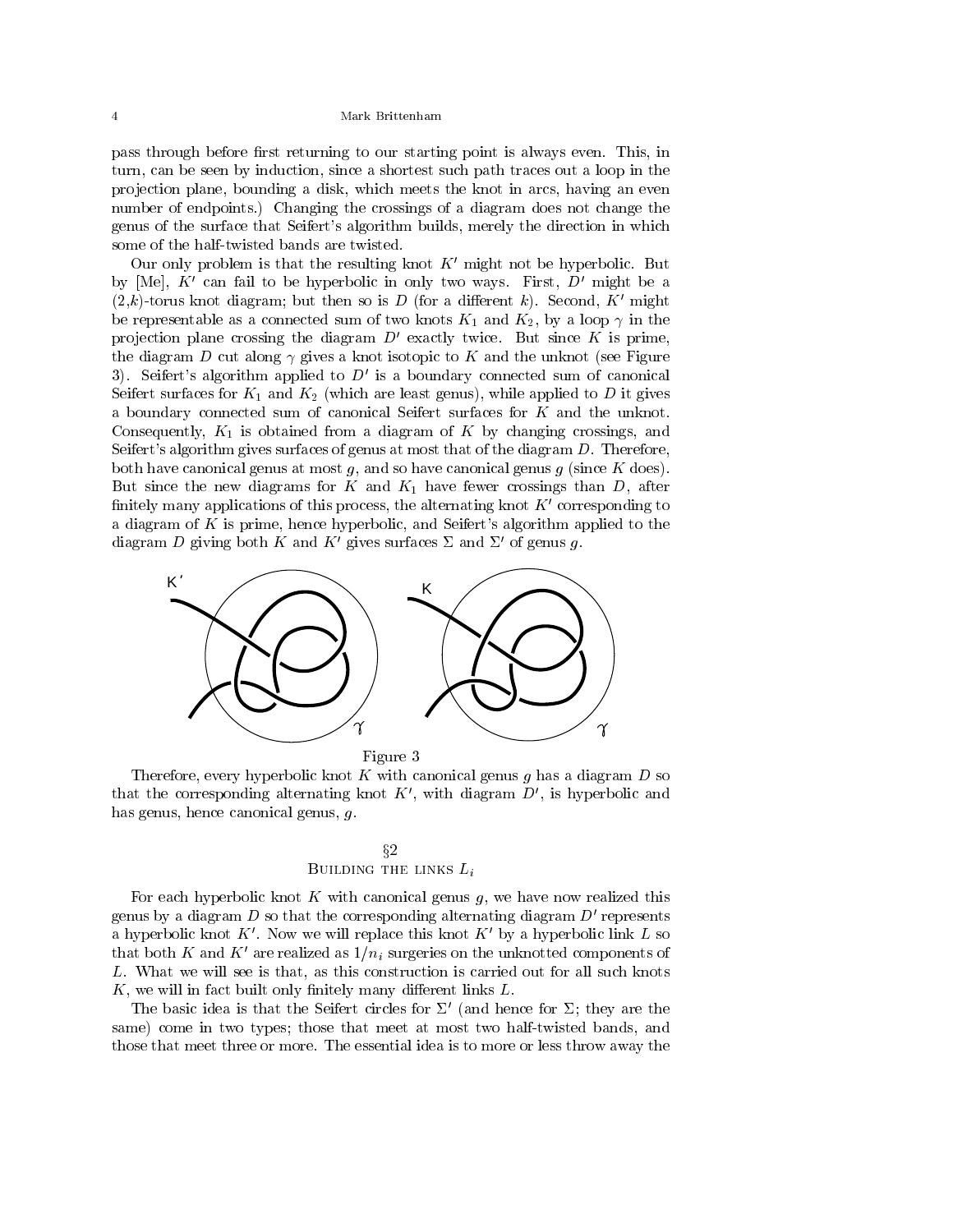Seifert circles of the first type, and use the remainder to build our link  $L$ . We can think of these Seifert surfaces for  $K'$  and  $K$  as being constructed from a (possibly non-planar) graph  $\Gamma$  with fat vertices. The vertices of  $\Gamma$  are the Seifert circles, and the edges of  $\Gamma$  represent the half-twisted bands (see Figure 4). Such a graph is often called a rigid-vertex graph. The Seifert circles of the first type therefore represent the vertices of valency one and two.



The Seifert circles meeting only one half-twisted band can be safely ignored; they represent nugatory crossings of K. Removing the Seifert circle and the associated half-twisted band yields a new diagram for our knot K with one fewer crossing. Running Seifert's algorithm on it yields our original surface  $\Sigma$  with the disk and half-twisted band removed, which has the same genus as, and in fact is isotopic to, our original surface. The same is true of the alternating knot  $K'$ .

Note that  $\Sigma'$  must have a Seifert circle meeting at least three bands; the only links whose (canonical) Seifert surfaces have no such circles are the  $(2,2n)$  torus links. The disks meeting two bands, together with the half-twisted bands that they meet, therefore form arcs in the the graph  $\Gamma$ . The nature of Seifert's algorithm dictates that these arcs do not cross one another. The number of vertices in each arc can be even or odd, depending on whether the normal orientations of the Seifert circles at each end agree or differ, and whether or not the circles are nested. The half-twisted bands in each arc all twist in the same direction, because our knot  $K'$ is alternating.



Figure 5

What we will do now is replace each arc of circles and bands by a single circle with two twisted bands, if there were an even number of bands in the arc, and a single twisted band, if there were an odd number (Figure 5), each time having the bands twist in the same direction that we started with in our alternating knot  $K'$ . Also, for insurance, if all arcs were replaced by single twisted bands, choose one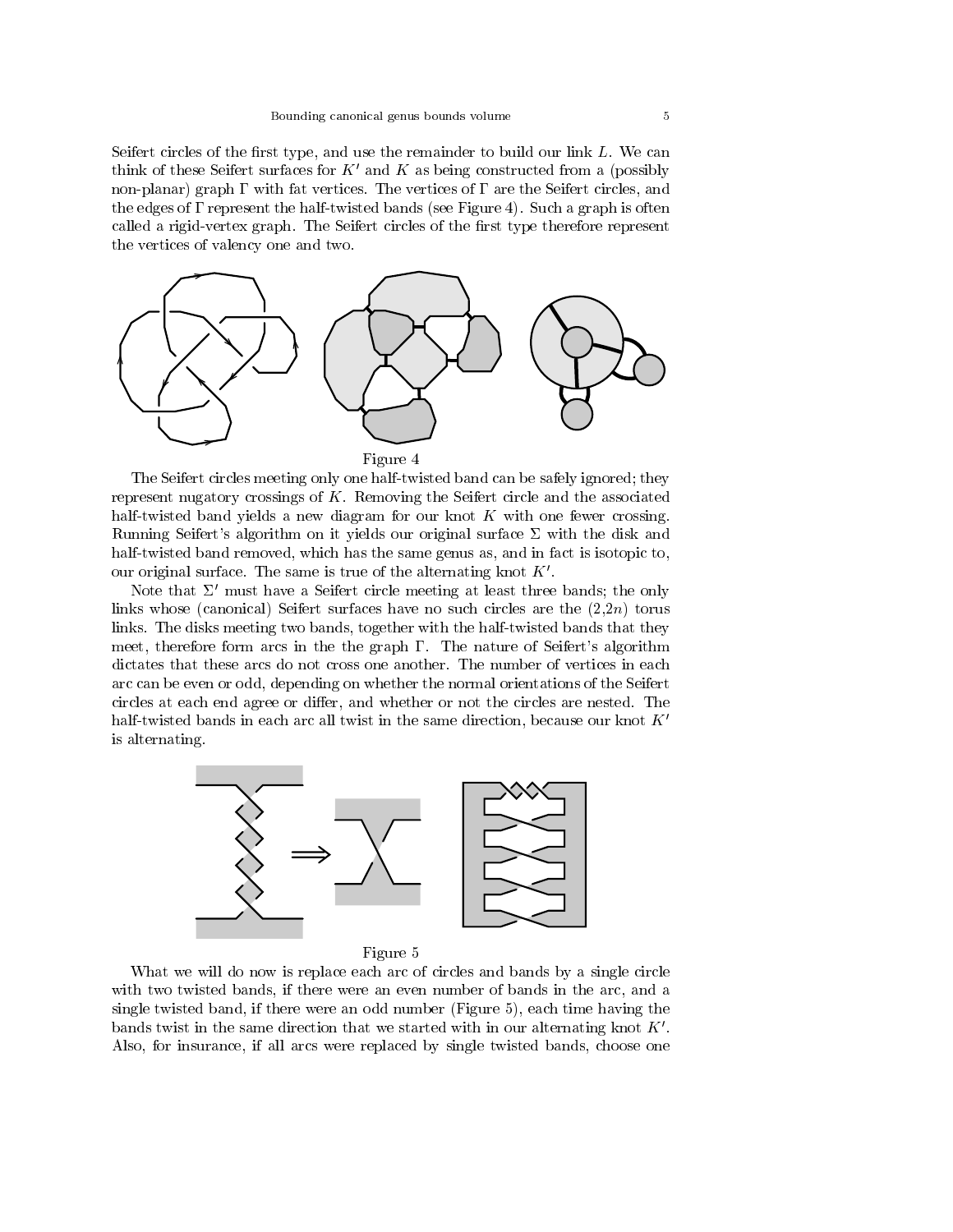and replace it instead with two disks and three twisted bands. This is to avoid inadvertently building a  $(2,n)$  torus knot; this would otherwise happen if we apply the above procedure to a pretzel-type knot with all odd twists (see Figure 5), i.e., if there were only two Seifert circles meeting more than two bands, and every arc of bands ran from one to the other.

This new surface  $\Sigma_0$  is the same surface that Seifert's algorithm would build for the underlying diagram, since we have respected the normal orientations of the disks at the ends. It also has genus  $g$ , since all we have done is take out several full twists in each arc of Seifert circles, so the surface is homeomorphic to the surface we started with. The boundary  $K_0$  of  $\Sigma_0$  is also alternating, since we have kept the direction of twisting intact. This knot  $K_0$  is therefore hyperbolic, since a loop  $\gamma$  in the projection plane meeting the diagram twice, as in section 1, would do the same for the diagram  $D$ , since we have only removed full twists; we simply imagine concentrating our added twists in the vicinity of one of the crossings that remained, and no new intersections with  $\gamma$  will be created. Since in the original diagram D this loop must cut off a trivial arc, it must do so for our new diagram, as well; the trivial arc has no crossings that might have been removed, so it remains intact.

From this knot  $K_0$  we build our link L by placing a loop around each string of (one or two or three) twisted bands, disjoint from the Seifert surface (Figure 6). This link is then an augmented alternating link, in the sense of Adams [Ad], and so is hyperbolic. Furthermore, since  $1/n$  surgery on one of the added unknotted components of  $L$  amounts, according to the Kirby calculus [Ro], to adding  $n$  full twists to the arc of bands, we can recover our alternating knot  $K'$  by doing such surgeries on the added components. On the other hand,  $K$  can be obtained from  $K'$  by changing crossings, which simply amounts to adding another full twist to the half-twisted band representing each crossing (Figure 6). Therefore, by adding up the net number of full twists along each string of bands, our original knot  $K$  can also be obtained by doing  $1/n_i$  Dehn surgeries on the unknotted components of L.



Note that, in the end, our device of adding three twisted bands to one of the arcs is unnecessary. The above argument shows that the corresponding link is hyperbolic, but the link complement is homeomorphic to the one we would have obtained by adding only one twisted band, and so is also hyperbolic. We could not prove this directly, however, using the results of [Ad].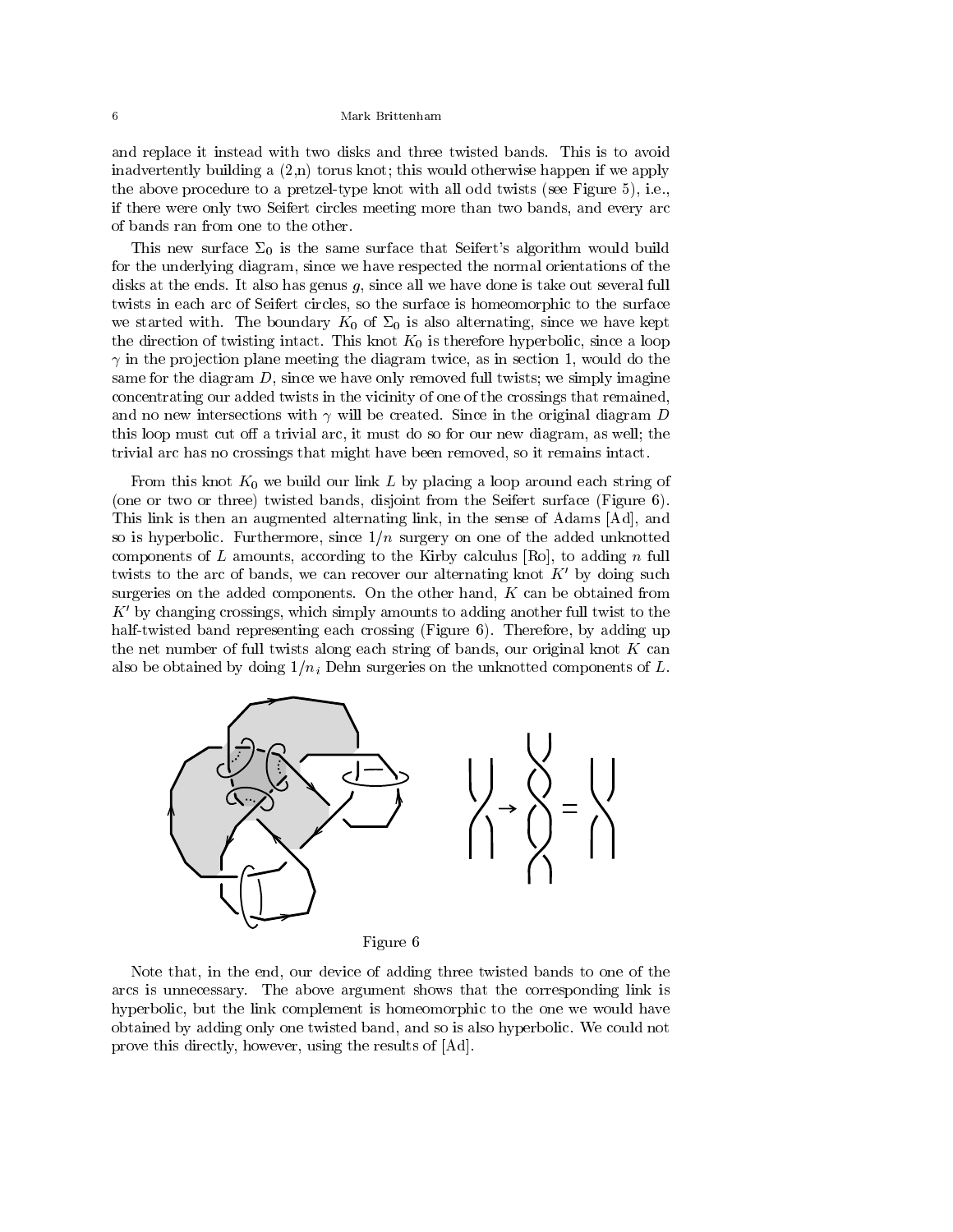$$
\S3
$$
 \n**COUNTING THE L'S**

It remains only to show that the construction above will build only finitely-many distinct links L. But this is simply a matter of counting the number of crossings in the underlying knot  $K_0$ . The essential point is that the crossings of  $K_0$  occur only in the arcs of half-twisted bands, and these are all very short. The genus of the Seifert surface  $\Sigma_0$ , however, can be computed from the number of Seifert circles meeting three or more twisted bands (i.e., of the second type), and this genus is bounded. Therefore, there can't be very many circles of the second type. Therefore, there can't be very many arcs of twisted bands (again, because the genus is bounded), so there can't be very many crossings.

More specifically, let  $N_i$  be the number of circles of the second type meeting exactly  $i$  bands, and  $N$  the number of circles of the second type. Then the number of arcs of bands, A, is equal to one-half of  $\sum iN_i$ , and so

$$
\chi(\Sigma_0) = 1 - 2g = N - A = N - \frac{1}{2} \sum_{i} i N_i = \sum_{i} N_i (1 - \frac{1}{2}i) \le \sum_{i} N_i (1 - \frac{3}{2}) = -\frac{1}{2}N
$$

so  $N \leq 4g - 2$ . Consequently,

$$
1 - 2g = N - \frac{1}{2} \sum iN_i \le (4g - 2) - \frac{1}{2} \sum iN_i, \text{ so}
$$

$$
A = \frac{1}{2} \sum iN_i \le 6g - 1.
$$

Consequently, since each additional unknotted loop around an arc of bands adds four crossings to the diagram of  $L$ ,

$$
#(crossings of L) = 4A + #(crossings of K0) \le 4A + (2A + 1)
$$
  
= 6A + 1 \le 6(6g - 1) + 1 \le 36g

since each arc of bands contributes at most two crossings to  $K_0$ , except possibly for one which contributes three. Because there is a bound on the number of crossings in the link  $L$ , there can therefore be only finitely many such links, and therefore there is a finite bound  $C(g)$  on their volume. Every hyperbolic knot with canonical genus g is obtained by doing  $1/n_i$  surgeries on the unknotted components of one of these links, and therefore has volume less than  $C(g)$ , as well. This completes the proof of the theorem.

# $\S4$ A LINEAR BOUND ON VOLUME

The fact that we can bound the number of crossings in the link L that we build K from allows us to give a linear bound on the volume of  $K$  in terms of the genus g. The author is indebted to William Thurston for pointing this out. The starting point is the fact that we can use a diagram of a knot to ideally triangulate its complement; see the documentation for SnapPea [We] for an outline of the process. The resulting triangulation has at most 4 times as many tetrahedra as the diagram has crossings. The idea is basically to triangulate the top and bottom hemispheres of the 3-sphere with vertices at the poles, and with all other vertices lying on the knot projection, largely by coning off the cell decomposition of the projection sphere given by the knot diagram  $D$ , adding additional edges to cut the cells into triangles.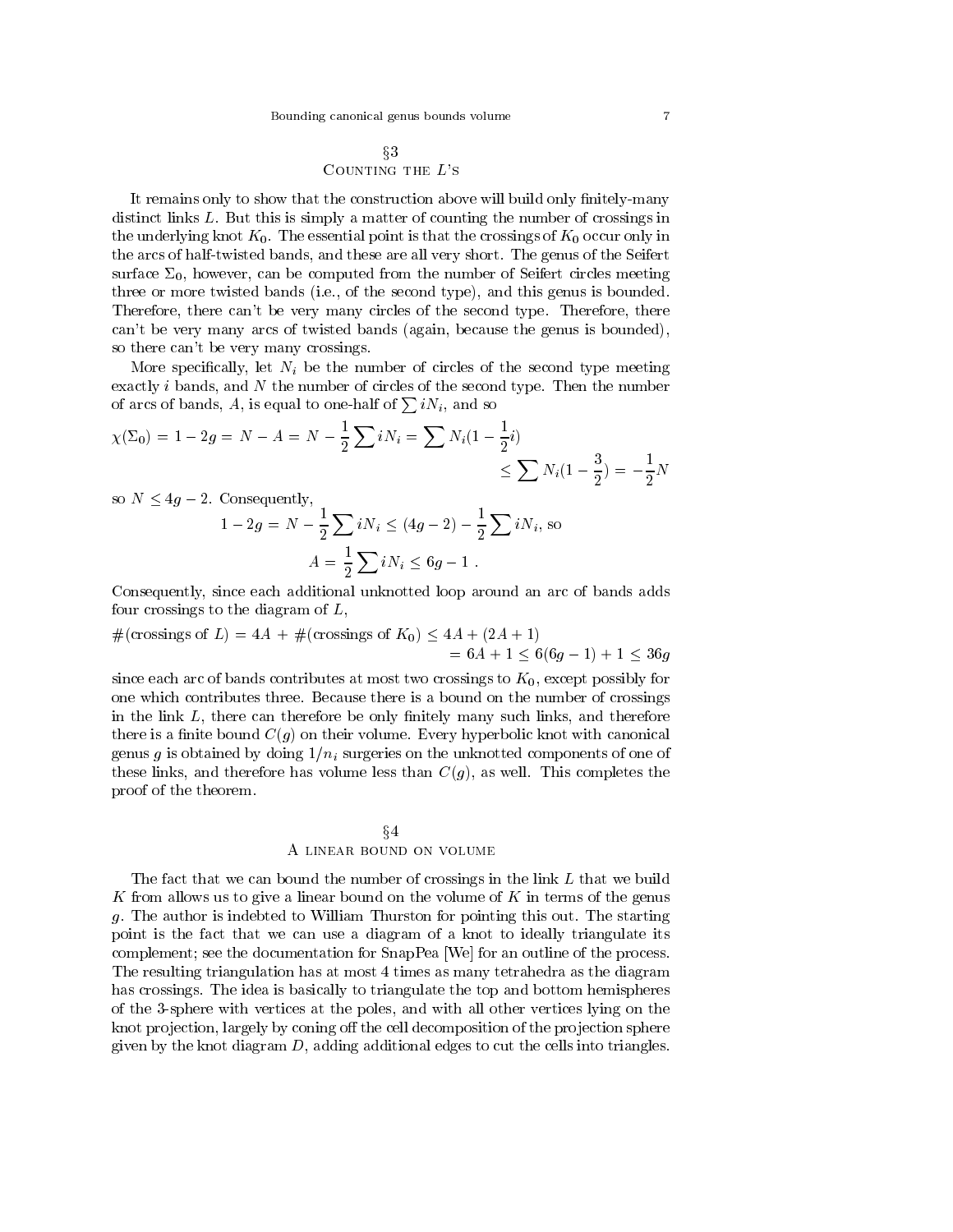The ideal triangulation is obtained by collapsing a pair of edges to bring the poles to the knot, which in the knot complement is at infinity.

By pulling the edges tight, making them geodesics, the complement of the knot is then covered (not triangulated; this is the phenomenon of `negatively oriented tetrahedra' found in SnapPea) by geodesic ideal tetrahedra, each of which has volume less than the volume  $V_0$  of a regular ideal tetrahedron, which is slightly larger than 1. The volume of the link  $L$  is therefore bounded by  $4V_0$  times the number of crossings of L.

We can slightly improve our bound on the number of crossings above, by noting that at every place where an arc of bands was replaced by two twisted bands, we can, since we have also added the loop travelling around the bands, remove the two crossings that the bands created; the resulting link complement is homeomorphic to the original one (so is still hyperbolic), and all of our knots  $K$  can be obtained from these new links; we simply add another full twist around the unknotted loop. This lowers the number of crossings to something bounded by  $5A + 2$  (the 2 is for the arc we might have replaced by three twisted bands), giving a bound, in terms of the genus, of  $5(6g-1)+2 \leq 30g$ . The resulting bound on volume is then  $4V_0(30g)$  $\leq 122g$ 



This bound is of course very crude; for example, it is easy to see that the only knots with canonical genus one are the 2-bridge knots of type  $(2n,2m)$  and the classical pretzel knots with numbers of twists all odd; by Euler characteristic considerations, there can be at most two Seifert circles which meet more than two twisted bands. These knots can be obtained by surgeries on the unknotted components of two links (Figure 7), and so, according to SnapPea [We], the knots will all have volume less than 15.



We should note that it is possible for the genus, hence canonical genus, of a knot to be arbitrarily large, while its volume remains small. Figure 8 provides a collection of alternating knots whose canonical genera go to infinity. All of these knots, however, can be obtained by  $1/n$  Dehn surgeries on the unknotted component